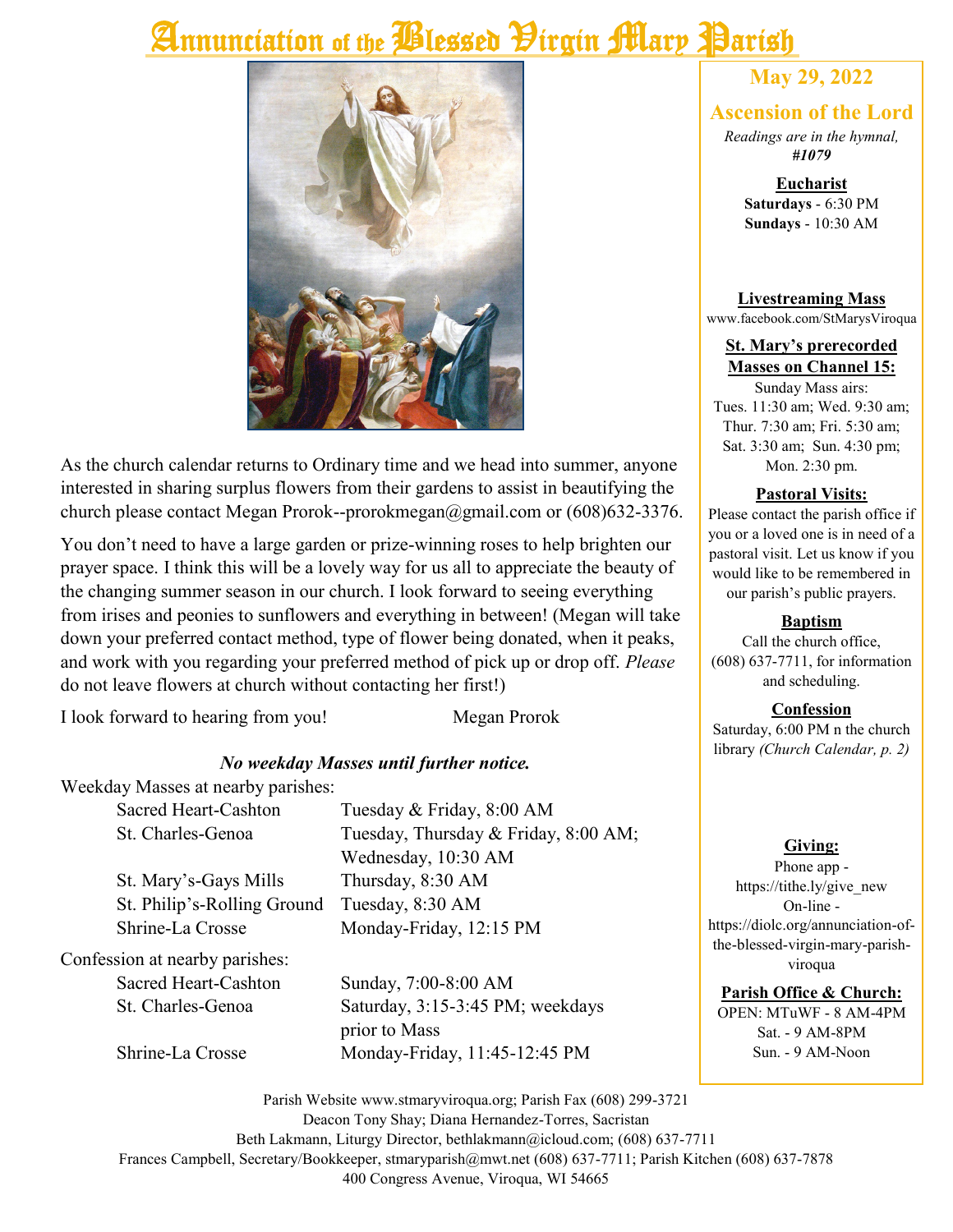# **May 29, 2022**

Hello everybody! Whether from announcements at the parish a few weeks ago, the Facebook video I put up last weekend or simple word of mouth you've probably heard by now that on July 5 I'll be coming to join you in Coon Valley and Viroqua as your parochial administrator. We really won't get to know each other until I can join you in person in a few weeks, but let me share a few quick things about myself to clue you in on who is this Fr. Joe guy. Because I'm a Millennial I like bulleted lists, so here's a bulleted list.

- My folks, Carol and (Deacon) Joe, live just on the other side of Ten Mile Hill from Coon Valley. We moved out to this house in 2000 from Northern California, but even back in California we were Packers fans. I call this an act of providence, and you certainly are allowed to ask why we moved to Wisconsin from California.
- I've got a brother (John) and a sister (Jeanette), both in the La Crosse area, both married and both with two boys. On a personal level, I'm looking forward to being so close to my nephews for the first time since the oldest (Nolan) was born some twelve years ago. Just a few weeks before I found out I was going to be joining you, I had promised Nolan to take him trout fishing some time, so again, providence.
- I graduated from Aquinas back in 2008, where I spent a lot of time in music programs, playing tennis and soccer, and during which time I got my first job as a cook.
- After High School I went to St. Mary's University, graduating in 2012. I have (among others) three good friends from those days – Brian, Sam, and Cullen – who made the short list to my 2020 ordination. Hopefully you'll see them in a few months for a visit!
- I'm sure we'll talk about this in the future, but a major factor in my deciding to join seminary was the three-year period after college when I worked for FOCUS – a group of missionaries leading Bible studies and helping college students grow in their relationship with Jesus and his Church. I spent this time from 2012-2015 up at the University of Minnesota Duluth before going to seminary at Mundelein Seminary.
- My extracurricular interests include but are not limited to woodworking, outdoor recreation of the backpacking/canoeing/camping variety, and (you guessed it) trout fishing. Over the last year or so I've been getting into some triathlon training, with ambiguous future ambitions.

For the last two years I've been the associate pastor at St. Michael's Catholic Church and Church of the Resurrection (together named Eastside Parishes) and the chaplain at Newman Catholic Middle and High Schools in Wausau. It's been a tremendous place to get my priestly feet on the ground, and as we wrap up the school year, I'm feeling no shortage of heartbreak saying goodbye to these young men and women – just this morning we had our final school Mass to close out the year. That being said (and in the spirit of true and beautiful ambivalence), I am very excited to join you, to get to know you, and to be your priest. Keep me in prayers for the next four or five weeks until we can meet in person, and I'll certainly do the same for you. God bless you all!

-- *Fr. Joe Richards* (One last quick thing – "Fr. Joe" is fine).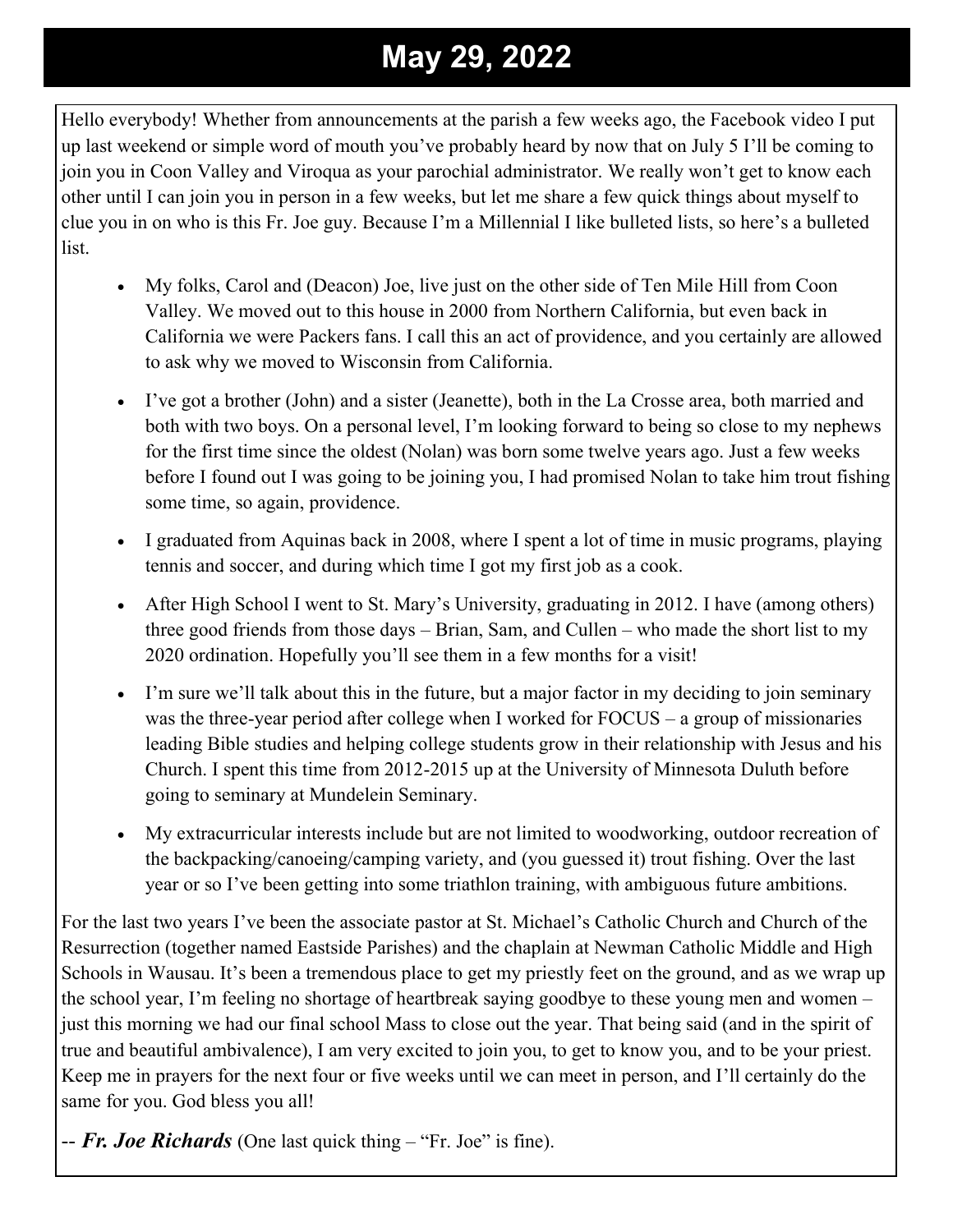### **May 29, 2022**

#### **FINANCIAL REPORT**

Week of May 16-22, 2022 Adults: \$2,540.00 Offertory: \$172.95 Youth: \$2.00 Loaves & Fishes: \$20.00 Total: \$2,734.95 March E-gifts: \$2,006.56 Needed Weekly: \$3,400.00

#### **2021-2022 DIOCESAN ANNUAL APPEAL**

Target: \$36,530.00 Pledged: \$40,520.00 Cash to date: \$39,927.50 THANK YOU!

#### *Ministry Schedule*

#### **Sat., June 4, 6:30 PM**

 Pat Biebl Eucharistic Minister Host Seth Kiedinger Altar Server Dan Kiedinger Lector

#### **Sun., June 5, 10:30 AM**

 Kyle Prorok Eucharistic Minister Host Alexis Scoville Altar Server Royce Scoville Altar Server Stephen Lambert Lector

**If not able to serve as scheduled, please request a sub through MSP. Thank you!**

### **MASS INTENTIONS & CHURCH CALENDAR**

| Saturday, 28 May, 6:00 PM Confessions                           |
|-----------------------------------------------------------------|
| Saturday, 28 May, 6:30 PM + Angie Dickman                       |
| (Angie Leis)                                                    |
| Sunday, 29 May, 10:30 AM + Angie Dickman                        |
| (Dave & Sue Fanta)                                              |
| Monday, May 30 - Parish Office Closed in observance of Memorial |
| Day                                                             |
| Wednesday, 1 June, 6:30 PM, Pastoral Council Meeting in Marian  |
| Hall                                                            |
| Saturday, 4 June, Richland Center Deanery of Catholic Women,    |
| Noon Potluck & Meeting, St. Aloysius Church, Hillsboro          |
| <b>Saturday, 4 June 6:00 PM Confessions</b>                     |
| Saturday, 4 June, 6:30 PM + Roger Biebl                         |
| (Pat Biebl)                                                     |
| Sunday, 5 June, 10:30 AM Women of the Parish                    |
| (PCCW)                                                          |
| Sunday, 5 June, 10:30 AM Mass - Honoring Our Graduates          |

The Richland Center Deanery Council of Catholic Women will hold their spring assembly on **June 4th at noon at St. Aloysius Church** in Hillsboro. Our newly ordained Deacon Tony Shay will be the speaker. He will be speaking on "The Near Occasion of Sin". There is a potluck meal at noon. We will carpool from St. Mary's. There will be a signup sheet in the atrium for women of our parish to attend and those willing to drive. Questions, call Joyce Humfeld at 608-606-0873 or 608-634-4059.

#### *Schedule for future help out priests*:

-29 May Fr. Antony Joseph 25-26 June Fr. Antony Joseph -5 June Msgr. Hundt 2-3 July Fr. Antony Joseph -12 June Fr. Antony Joseph 18-19 June Bishop Bob Flock - Mission Coop

| <b>Pastoral Council Members</b>                                                                                                                                                                                                                                                                    |                                                                                                                                                                                              |
|----------------------------------------------------------------------------------------------------------------------------------------------------------------------------------------------------------------------------------------------------------------------------------------------------|----------------------------------------------------------------------------------------------------------------------------------------------------------------------------------------------|
| Kris Brueggen<br>brueggen@mwt.net<br>phylliskrause63@gmail.com<br>Phyllis Krause<br>Parker Moore<br>parkerm $53$ @gmail.com<br>peterson.pata@gmail.com<br>Pat Peterson<br>cposhepny@gmail.com<br>Cathy Poshepny<br>tafts4268@gmail.com<br>Tony Shay<br>dvinger@kickapoo.k12.wi.us<br>Dennis Vinger | Our Pastoral Council is here to serve. They help<br>us discern the needs of our community and the<br>call of the Spirit in our time. Please feel free to<br>contact them with your concerns. |